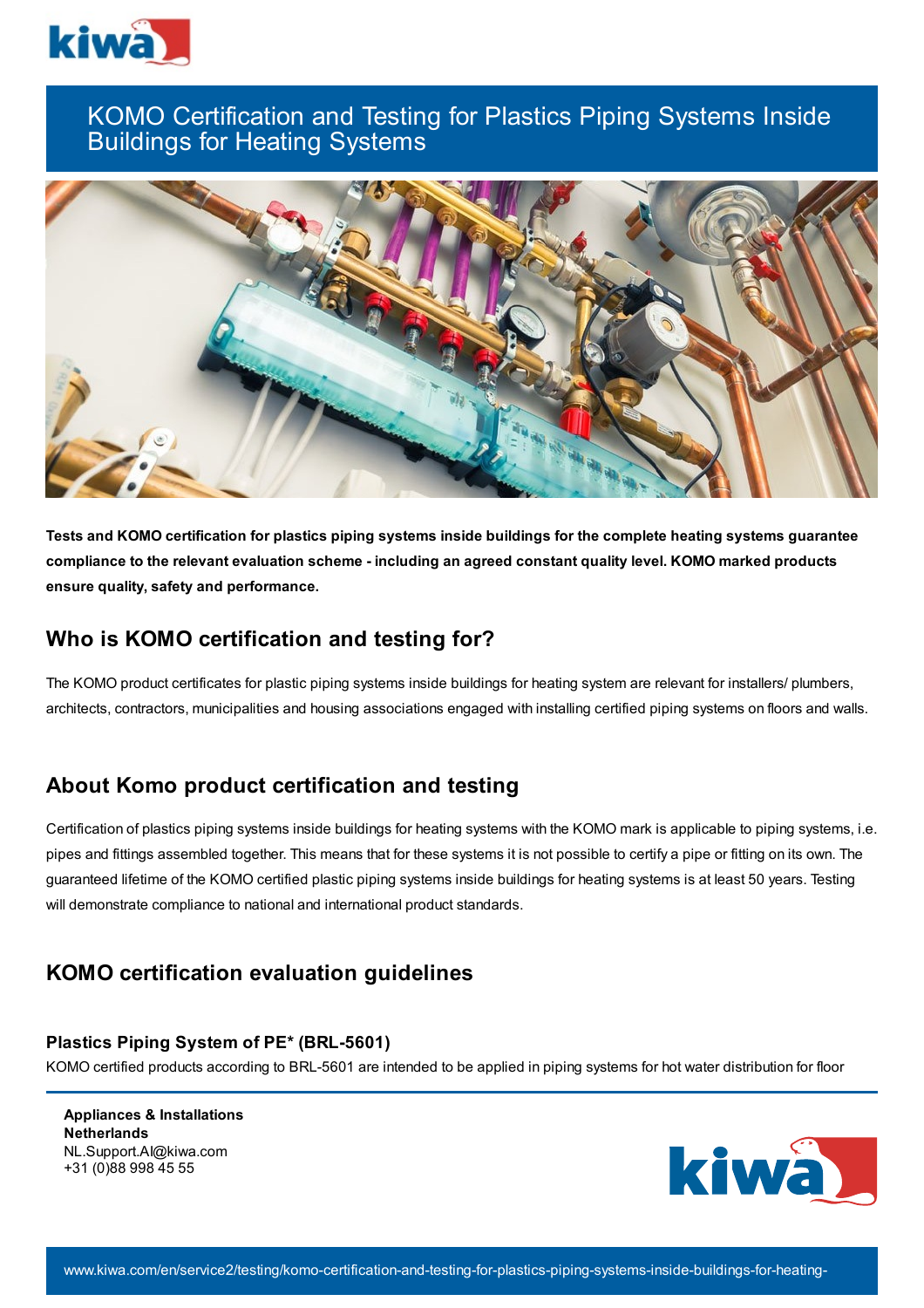

heating at a design pressure (= maximum operating pressure) of 10, and 4 bar.

The evaluation guideline BRL 5601 is a certification scheme for the KOMO® (technical approval-with-) product certificate of plastics piping systems of PE\* intended for floor heating.

Download BRL-5601 [Evaluation](https://www.kiwa.com//4a8c7f/globalassets/dam/kiwa-netherlands/downloads/brl-5601-251016_uk.pdf) Guideline

#### **Plastics piping systems of PE-RT intended for underfloor heating (BRL-5602)**

KOMO certification under Kiwa evaluation guideline BRL5602 concern products intended to be applied in piping systems for

underfloor heating systems at a design (working) overpressure of 4 or 6 bar.

The evaluation guideline BRL 5602 is a certification scheme for the KOMO (technical approval-with-) product certificate of plastics piping systems of PE-RT intended for floor heating.

Download BRL-5602 [Evaluation](https://www.kiwa.com//4a6862/globalassets/dam/kiwa-corporate/downloads/brl-5602-251016_uk.pdf) Guideline

#### **Plastics piping systems of PE-X intended for underfloor heating (BRL-5603)**

KOMO certified products according to BRL 5603 are intended to be applied in piping systems for underfloor heating systems at a design (working) overpressure of 4, 6 or 10 bar.

The evaluation guideline BRL 5603 is a certification scheme for the KOMO (technical approval-with-) product certificate of plastics piping systems of PE-X intended for floor heating.

Download BRL-5603 [Evaluation](https://www.kiwa.com//49b02f/globalassets/dam/kiwa-corporate/downloads/brl-5603-251016-wb-29-04-2021_uk2.pdf) Guideline

#### **Plastics piping systems of PB intended for underfloor heating (BRL-5604)**

KOMO certified products according to BRL 5604 are intended to be applied in plastics piping systems of PB intended for underfloor heating at a design (working) overpressure of 4 or 6 bar.

The evaluation guideline BRL 5604 is a certification scheme for the KOMO (technical approval-with-) product certificate of plastics piping systems of PB intended for floor heating.

Download BRL-5604 [Evaluation](https://www.kiwa.com//48fd06/globalassets/dam/kiwa-corporate/downloads/brl-5604-251016_uk-incl-wb-080118.pdf) Guideline

#### **Plastics piping systems of PB intended for heating installations: radiator connections (BRL-5605)**

KOMO certified products according to BRL 5605 are intended to be applied in piping systems for underfloor heating systems at a design (working) overpressure of 6 bar.

The evaluation guideline BRL 5605 is a certification scheme for the KOMO (technical approval-with-) product certificate of plastics piping systems of PB intended for heating installations: radiator connections.

Download BRL-5605 [Evaluation](https://www.kiwa.com//49959f/globalassets/dam/kiwa-corporate/downloads/5605.pdf) Guideline

#### **Plastics piping systems of PE-X intended for heating installations: radiator connections (BRL-5606)**

KOMO certified products according to BRL 5606 are intended to be applied in piping systems for heating distribution systems at a design (working) overpressure of 6 or 10 bar.

The evaluation guideline BRL 5606 is a certification scheme for the KOMO (technical approval-with-) product certificate of plastics piping systems of PE-X intended for heating installations: radiator connections.

Download BRL-5606 [Evaluation](https://www.kiwa.com//492c6e/globalassets/dam/kiwa-netherlands/downloads/brl-5606-251016-and-wb-01-02-2022_uk.pdf) Guideline

#### **Plastics Piping systems of PE-RT intended for heating installations: radiator connections (BRL-**

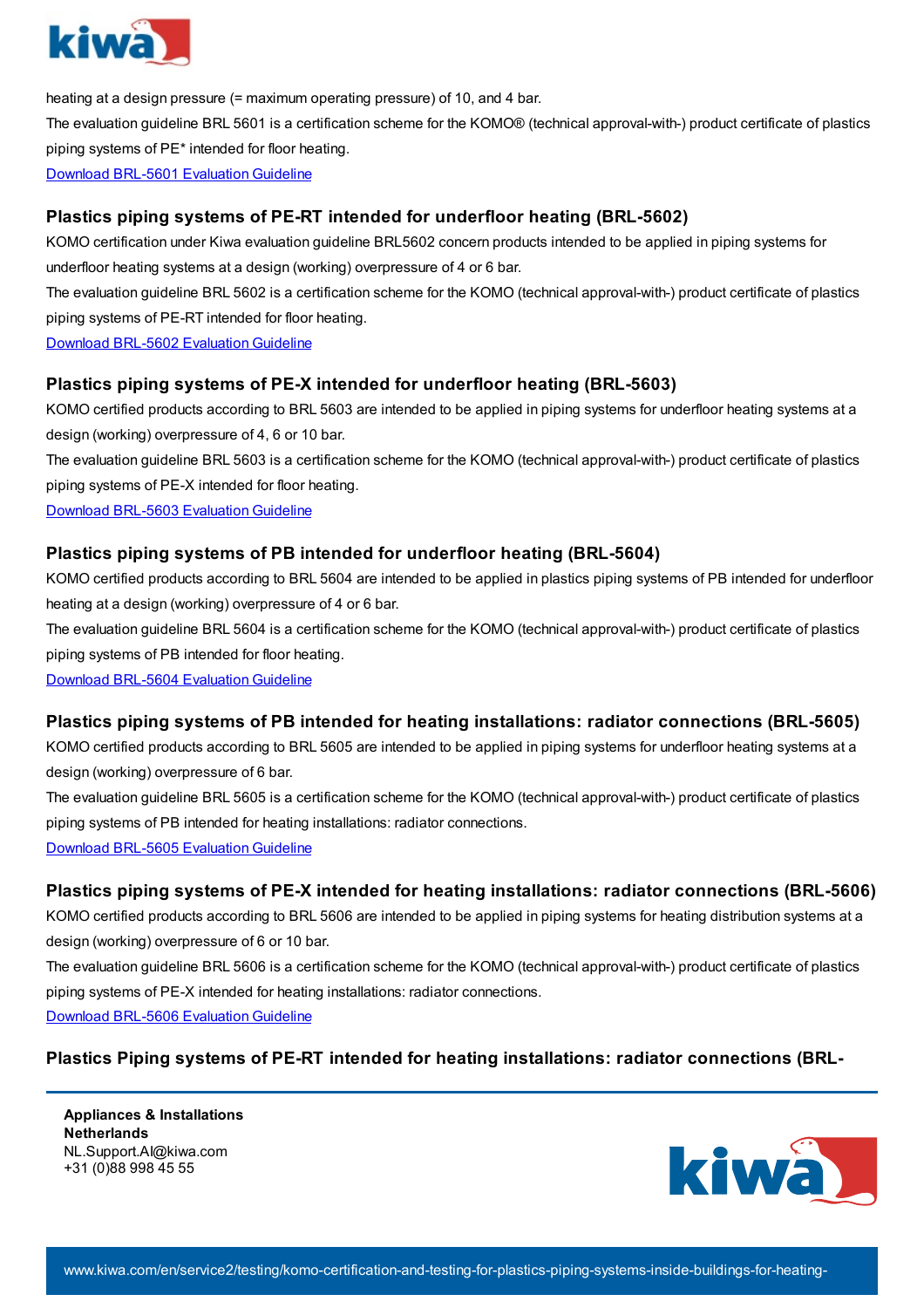

#### **5607)**

KOMO certified products according to BRL 5607 are intended to be applied in piping systems for heating distribution systems at a design (working) overpressure of 6 or 10 bar.

The evaluation guideline BRL 5607 is a certification scheme for the KOMO (technical approval-with-) product certificate of plastic piping systems of PE-RT intended for heating installations: radiator connections.

Download BRL-5607 [Evaluation](https://www.kiwa.com//492c37/globalassets/dam/kiwa-netherlands/downloads/brl-5607-251016-and-wb-01-02-2022_uk.pdf) Guideline

### **Plastics piping systems of PE-X/AL intended for heating installations: radiator connections (BRL-5610)**

KOMO certified products according to BRL 5610 are intended to be applied in piping systems for heating distribution systems at a design (working) overpressure of 10 bar.

The evaluation guideline BRL 5610 is a certification scheme for the KOMO (technical approval-with-) product certificate of plastics piping system of PE-X /Al intended for heating installations: radiator connections.

Download BRL-5610 [Evaluation](https://www.kiwa.com//4995a1/globalassets/dam/kiwa-corporate/downloads/5610.pdf) Guideline

### **Plastics piping systems of PE-RT/AL intended for heating installations: radiator connections (BRL 5611)**

The products according to BRL 5611 are applicable for piping systems in heating distribution systems at a design (working) overpressure of 10 bar.

The evaluation guideline BRL 5611 is a certification scheme for the KOMO (technical approval-with-) product certificate of plastics piping system of PE-RT /Al intended for heating installations: radiator connections.

Download BRL-5611 [Evaluation](https://www.kiwa.com//4a8785/globalassets/dam/kiwa-corporate/downloads/brl-5611-251016_uk.pdf) Guideline

#### **Plastics piping systems of PP intended for underfloor heating (BRL-5612)**

The products are intended to be applied in piping systems for hot water distribution for floor heating systems at a design (working) over-pressure of 4 or 6 bar.

The evaluation guideline BRL 5612 is a certification scheme for the KOMO (technical approval-with-) product certificate of plastics piping systems of PP intended for floor heating.

Download BRL-5612 [Evaluation](https://www.kiwa.com//48fd2a/globalassets/dam/kiwa-corporate/downloads/brl-5612-251016_uk.pdf) Guideline

### **Manifolds intended for use in underfloor heating systems for warm water distribution (BRL-K17701)**

Kiwa Watermark certification under Kiwa evaluation guideline BRLK17701 applies to manifolds to be connected to a heat and/ or cold source.

The evaluation guideline BRL K17701 is a certification scheme for manifolds for warm water and chilled water.

#### Download [BRL-K17701](https://www.kiwa.com//49a8e2/globalassets/dam/kiwa-corporate/downloads/brl-k17701-manifolds-07-05-2021-uk.pdf) Evaluation Guideline

Contact our certification experts in this area to study your question and work with you to find the right solution to obtain the KOMO quality mark or Kiwa Watermark in accordance with the Kiwa evaluation guideline.

#### **Find certified companies and organizations**